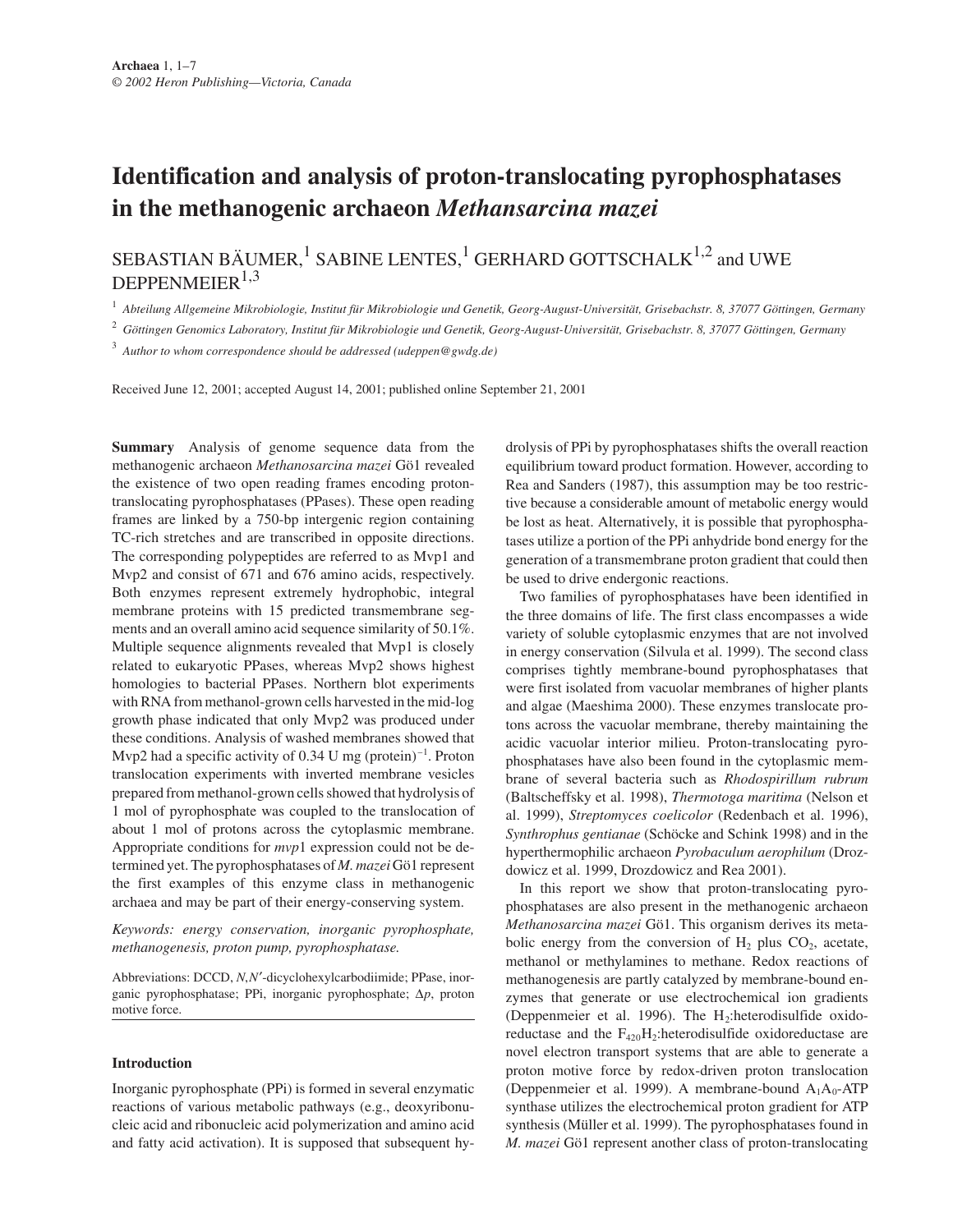enzymes in methanogens and might be involved in a new energy-conserving system.

#### **Materials and methods**

# *Growth of cells*

*Methanosarcina mazei* Gö1 (DSM 3647) was grown in 1-l glass bottles or, for mass culturing, in 20-l carboys on 150 mM methanol in a medium described previously (Hippe et al. 1979), supplemented with 1 g  $1^{-1}$  sodium acetate.

# *Preparation of washed vesicles and washed membranes*

Washed inverted vesicles of strain Gö1 were prepared as described by Ide et al. (1999), except that the final protein concentration was  $10-15$  mg ml<sup>-1</sup>. Washed membranes from *M. mazei* were prepared according to the method of Abken and Deppenmeier (1997).

# *Measurement of proton translocation*

Proton translocation was monitored as described previously (Ide et al. 1999). Briefly, 3 ml of 40 mM KSCN solution containing 0.5 M sucrose, 1 mg m $l^{-1}$  resazurin and 10 mM dithioerythritol was added to a nitrogen-flushed, 11-ml reaction vessel, followed by addition of 50–80 µl of washed inverted vesicles (1–1.4 mg protein per assay). Proton uptake coupled to pyrophosphate cleavage was assessed by monitoring the pH of the solution with a pH electrode connected to a chart recorder during the hydrolysis of 5 to 40 nmol Na pyrophosphate (20 mM aqueous stock solution). The uncoupler 3,5-di-tertbutyl-4-hydroxybenzylidenemalononitrile was added to a final concentration of 12 nmol  $mg^{-1}$  membrane protein where indicated (Figure 4). Changes in pH were calibrated with standard solutions of HCl or NaOH.

#### *Determination of the cytoplasmic phosphate concentration*

Five-ml cultures of *M. mazei* were harvested in the exponential growth phase and washed three times with 25 mM MOPS plus 0.5 M sucrose to remove phosphate contaminants. After cell sonication, protein was precipitated by heating at 100 °C for 5 min and removed by centrifugation. The supernatant was used for determination of the cytoplasmic phosphate concentration.

#### *Enzyme activity assays*

Pyrophosphatase activity was determined in 1.8-ml glass vessels containing 25 mM MOPS buffer pH 7 and washed membranes (about 1 mg membrane protein). Sodium pyrophosphate and  $MgCl<sub>2</sub>$  were added from 0.1 M aqueous stock solutions to final concentrations of 4 and 3 mM, respectively. Membranes were preincubated with MgCl<sub>2</sub> at 37  $\degree$ C and the reaction was started by the addition of pyrophosphate. To examine PPi hydrolysis, 50-µl samples were withdrawn at intervals and added to 10  $\mu$ l concentrated HClO<sub>4</sub> to stop enzyme activity. Precipitated protein was removed by centrifugation. The release of free phosphate due to pyrophosphate hydrolysis was determined as described by Saheki et al. (1985) with the following specifications. Each 25-µl sample prepared as described above was added to 750 µl of a 15 mM ammonium molybdate solution with 70 mM zinc acetate (pH 5.0 HCl) and reduced with 250 µl freshly prepared 10% sorbic acid solution (pH 5.0 NaOH). After incubation for 20 min, absorbance of samples at 850 nm was measured against a phosphate blank sample. Concentrations were calculated from a standard curve of 0–250 µM KH<sub>2</sub>PO<sub>4</sub>.

# *Construction of 32P-labeled probes and northern blot analysis*

For the construction of specific DNA probes for studies of pyrophosphatase gene expression in *M. mazei* Gö1, non-homologous sequence regions of *mvp*1 (Probe 1: bp 743–1089) and *mvp*2 (Probe 2: bp 710–1035) were amplified by polymerase chain reaction (PCR) using chromosomal DNA as template. The DNA fragments were isolated from a 0.8% agarose gel and purified with a gel extraction kit (Qiaex II, Qiagen, Hilden, Germany). Probes were radiolabeled with  $[\alpha^{-32}P]$ dATP (Hartmann, Braunschweig, Germany) with a random primer labeling kit (Boehringer, Mannheim, Germany), and purified by gel chromatography (NAP 10, Pharmacia, Uppsala, Sweden). Total cellular RNA was prepared from methanol-grown *M. mazei* Gö1 (harvested in the mid-log phase) with an RNA isolation kit (RNeasy, Qiagen) according to the manufacturer's instructions. Northern blot analysis was performed as described previously (Deppenmeier et al. 1995).

# *GenBank accession numbers*

The nucleotide sequences and corresponding amino acid sequences for genes encoding proton-translocating and soluble PPases from *M. mazei* have been deposited in the GenBank database under Accession Numbers AF312701 (*mvp*1 and *mvp*2) and AF312700 (gene encoding a soluble PPase).

### **Results**

#### *Molecular biological analysis*

DNA sequence data from the *M. mazei* Gö1 genome project (Göttingen Genomics Laboratory, Göttingen, Germany) revealed two open reading frames encoding hypothetical plant V-type pyrophosphatase homologs. The genes were designated *mvp*1 and *mvp*2 (*Methanosarcina* vacuolar-type pyrophosphatase). They are linked by a 750-bp intergenic region containing TC-rich stretches and are transcribed in opposite directions (Figure 1). Typical archaeal promoter sequences of the TATA-box initiator type (Brown et al. 1989) were found upstream of both genes. Bacterial-type ribosomal binding sites immediately preceded the genes.

The deduced polypeptides of *mvp*1 (N-terminus MERLIFT) and *mvp*2 (N-terminus MDMLIY) consist of 671 (69.1 kDa) and 676 amino acids (69.2 kDa), respectively. Both enzymes represent extremely hydrophobic, integral membrane proteins with 15 predicted transmembrane segments. The overall amino acid sequence similarity between Mvp1 and Mvp2 was 50.1%. The deduced amino acid sequences of *mvp*1 and *mvp*2 were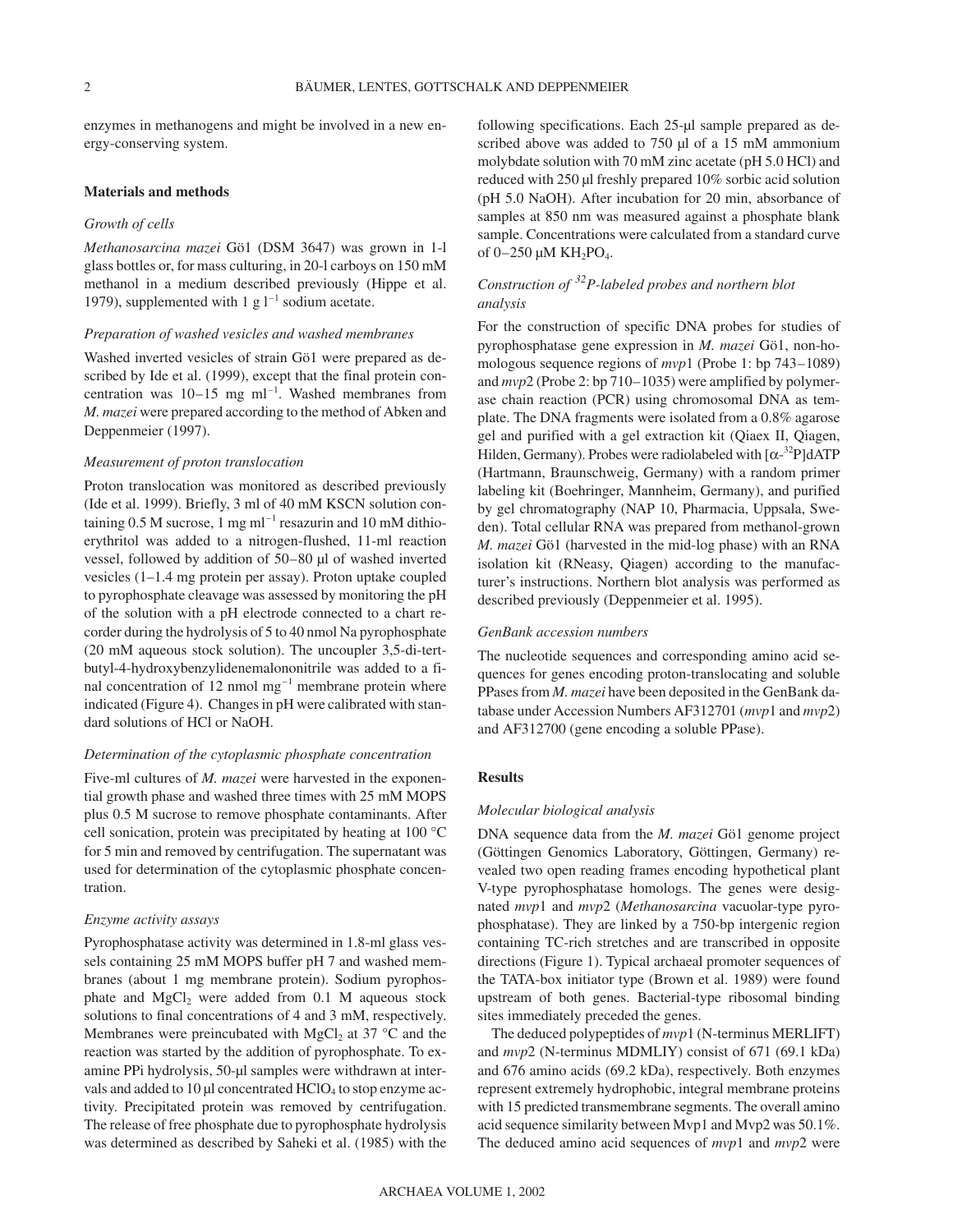

compared with proton-translocating PPases from other organisms. Alignments indicated sequence similarities in the range of 35.5 to 50.6%. For Mvp1, the highest scores were obtained for PPases of the eukaryotes *Acetabularia mediterrana* (50.6%), *Nicotiana tabacum* (45.1%) and *Chara corallina* (45.4%). In contrast, Mvp2 showed the highest sequence similarities to PPases from the bacterium *Rhodospirillium rubrum* (45.6 %) and the archaeon *Pyrobaculum aerophilum* (42.9%).

# *Analysis of pyrophosphatase gene expression*

For analysis of the expression pattern of *mvp*1 and *mvp*2, specific DNA probes for both genes were synthesized by PCR using chromosomal DNA as template. Total RNA isolated from methanol-grown cells was used for Northern blot analysis. One major band with a size of 1.8 kb was obtained when RNA from these cells was hybridized with the *mvp*2-specific probe (Figure 2). No specific signals were found with the *mvp*1-specific probe. The weak signals at 2.5 and 1.4 kb are probably caused by nonspecific binding to 23S rRNA and 16S rRNA, respectively (Deppenmeier et al. 1995). Because the *mvp*2 transcript has a length of 1.8 kb, it is evident that only this



Figure 2. Analysis of expression of *mvp*1 and *mvp*2 from *M. mazei* Gö1. Northern blotting was performed using total RNA from methanol-grown cells. Each lane contained 5 µg RNA. The blots were hybridized with probes specific for *mvp*2 (Lane 1) and *mvp*1 (Lane 2).

Figure 1. Organization of genes encoding proton-translocating pyrophosphatases in *M. mazei* Gö1. Base pairs contributing to the ribosomal binding site (RBS) are underlined  $(^{A}/_{G}GG^{A}/_{G}GTTG^{A}/_{G} = \text{consensus se}$ quence of the RBS in *M. mazei*); black arrows indicate the direction of transcription of *mvp*1 and *mvp*2.

gene, and not *mvp*1, is expressed by *M. mazei* cells grown on methanol. Because the following experiments were performed with methanol-grown cells harvested in the mid-log phase, pyrophosphatase activity was attributable to Mvp2 exclusively and there was no interference from Mvp1.

#### *Biochemical analysis*

To determine the cellular localization of Mvp2, cell lysates of *M. mazei* Gö1 were centrifuged at 120,000 *g* for 2 h to separate the membraneous fraction from the cytoplasm. Almost 100% of the PPase activity was present in the pellet. The pellet was resuspended and centrifuged at 100,000 *g* for 2 h. As before, almost 100% of the PPase activity was detected in the membranous fraction, indicating that the enzyme is located in the cytoplasmic membrane. The activity of the membrane-bound PPase was linearly dependent on the concentration of membrane protein up to 1 mg  $ml^{-1}$  (data not shown). Furthermore, the enzyme was air-stable for several hours. The protein showed maximal activity (0.34  $\mu$ mol PPi hydrolyzed min<sup>-1</sup> mg (membrane protein)<sup>-1</sup>) when 4 mM PPi and at least 2 mM  $Mg^{2+}$  were added to the reaction mixture (Figure 3). Lower concentrations of these ions resulted in a decrease in the reaction rate. As already observed for other PPases (Maeshima and Yoshida 1989), the Mvp2 protein was inhibited by *N*,*N*′-dicyclohexylcarbodiimide (DCCD), indicated by  $IC_{50}$  values of 1.5 µmol DCCD per mg membrane protein (not shown).

In addition to *mvp*1 and *mvp*2, genome sequencing of *M. mazei* revealed the presence of a gene encoding a soluble pyrophosphatase (GenBank Accession No. AF312700). However, the cytoplasmic fraction did not contain PPase activity. Thus, it appears that the soluble PPi-hydrolyzing enzyme was not produced when cells were grown on methanol and harvested in the mid-log phase.

Multi-alignments and biochemical analysis indicated that Mvp2 is a membrane-bound proton-translocating pyrophosphatase. To verify this hypothesis, washed inverted vesicles from *M. mazei* Gö1 were tested for their ability to couple PPi hydrolysis to the transfer of protons across the cytoplasmic membrane. Concentrated vesicles were diluted with a sucrose/thiocyanate solution under an atmosphere of molecular nitrogen and pulsed with PPi as shown in Figure 4. When the substrate was added, there was a short period of alkalinization, as a result of rapid proton movement into the lumen of the inverted vesicles. In the second phase, reacidification was observed until a stable pH value was reached. It is thought that this reacidification was caused by decay of the generated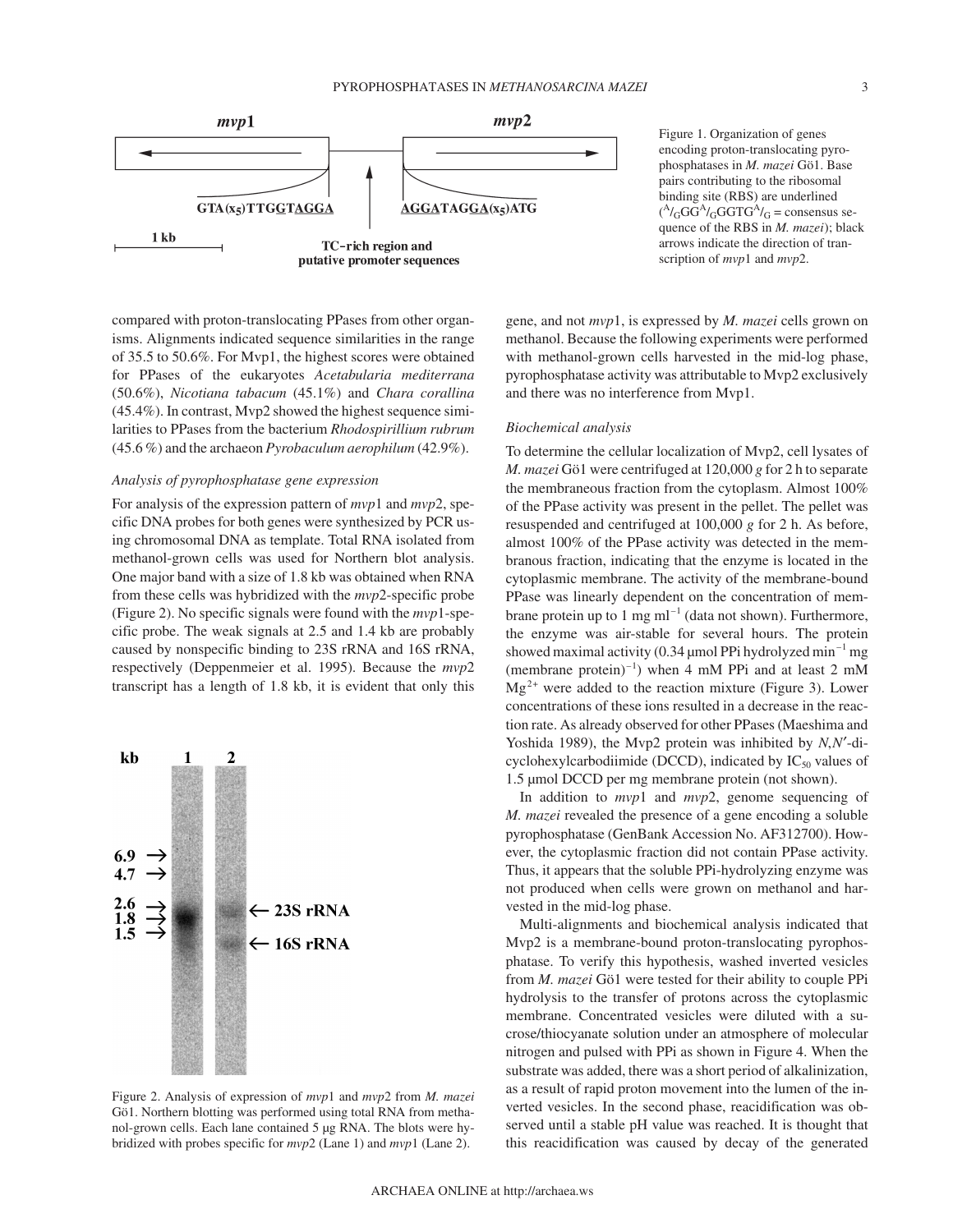

Figure 3. Magnesium ion dependence of phosphate formation from PPi hydrolysis as catalyzed by washed cytoplasmic membranes from *M. mazei* Gö1. The amount of PPi hydrolyzed was determined by analysis of the phosphate concentration in the reaction mixture as described in Materials and methods. Symbols: no addition of Mg<sup>2+</sup> ( $\Box$ ); addition of Mg<sup>2+</sup> to a final concentration of 1 mM ( $\blacksquare$ ), 2 mM ( $\bigcirc$ ) and  $3 \text{ mM}$  $\left( \bullet \right)$ .

chemical potential ( $\Delta \mu_{H^+}$ ) by passive diffusion of protons from vesicle lumena back to the medium. The addition of the protonophore SF 6847 led to complete inhibition of reversible alkalinization (Figure 4), indicating that protons function as coupling ions. After calibration of the system, an average of  $0.47 \pm 0.12$  protons translocated per PPi hydrolyzed was calculated from more than 30 experiments. Taking into account that about 50% of the membrane structures present in the vesicle preparations are unable to establish a proton gradient (Deppenmeier et al. 1999), the hydrolysis of 1 mol PPi is coupled to the translocation of about 1 mol of protons.

#### **Discussion**

### *Energetic considerations*

Methanogenesis in *M. mazei* is not coupled to substrate-level phosphorylation. Instead, it has been shown that energy is conserved by a chemiosmotic mechanism (Deppenmeier et al. 1999). The membrane-bound electron transport system of this organism is able to translocate 4 mol of protons in the course of the generation of 1 mol of methane. Thus, it is evident that *M. mazei* has only a limited ability to generate electrochemical ion gradients. Keltjens et al. (1988) reported that methane formation is coupled to PPi synthesis in *Methanobacterium thermoautotrophicum*. However, it was later shown by Ellermann et al. (1989) that these experiments were not reproducible. Accordingly, methanogenesis from methanol plus  $H_2$ catalyzed by washed cell suspensions of *M. mazei* Gö1 was not coupled to PPi synthesis (unpublished results). Irrespective of this controversy, it is evident that several core biosynthetic pathways generate PPi (e.g., DNA and RNA synthesis, amino acid activation, polysaccharide synthesis and formation of fatty acyl-CoA (Maeshima 2000)). Thus, the idea that PPi may function as an energy-rich intermediate for ATP synthesis is reasonable. This hypothesis is supported by the finding that the PPi concentration in the cytoplasm of *M. mazei* Gö1 is low (< 0.2 mM), even though soluble PPase activity is lacking. Thus, the membrane-bound PPases may be the only enzymes responsible for the disposal of cytosolically produced PPi, thereby pulling the biosynthetic reactions to completion. In addition, the enzymes salvage a portion of the free energy of PPi hydrolysis by proton translocation and the formation of a proton gradient. The actual free energy change for PPi hydrolysis in the cytoplasm has been calculated to be  $27.3 \text{ kJ} \text{ mol}^{-1}$ at pH 7.3 (Davis et al. 1993). The electrochemical potential



Figure 4. Proton-translocating activity of washed inverted vesicles of *M. mazei* Gö1 in the presence of PPi. The experiments were performed as described in Materials and methods. The amount of translocated protons was calculated from the difference between maximal alkalinization and the final baseline after reacidification as indicated for each experiment (black arrows). The difference between the starting baseline and the final baseline was due to alkalinization by the addition of PPi to the weakly buffered reaction mixture. The system was calibrated by injection of 10 nmol HCl.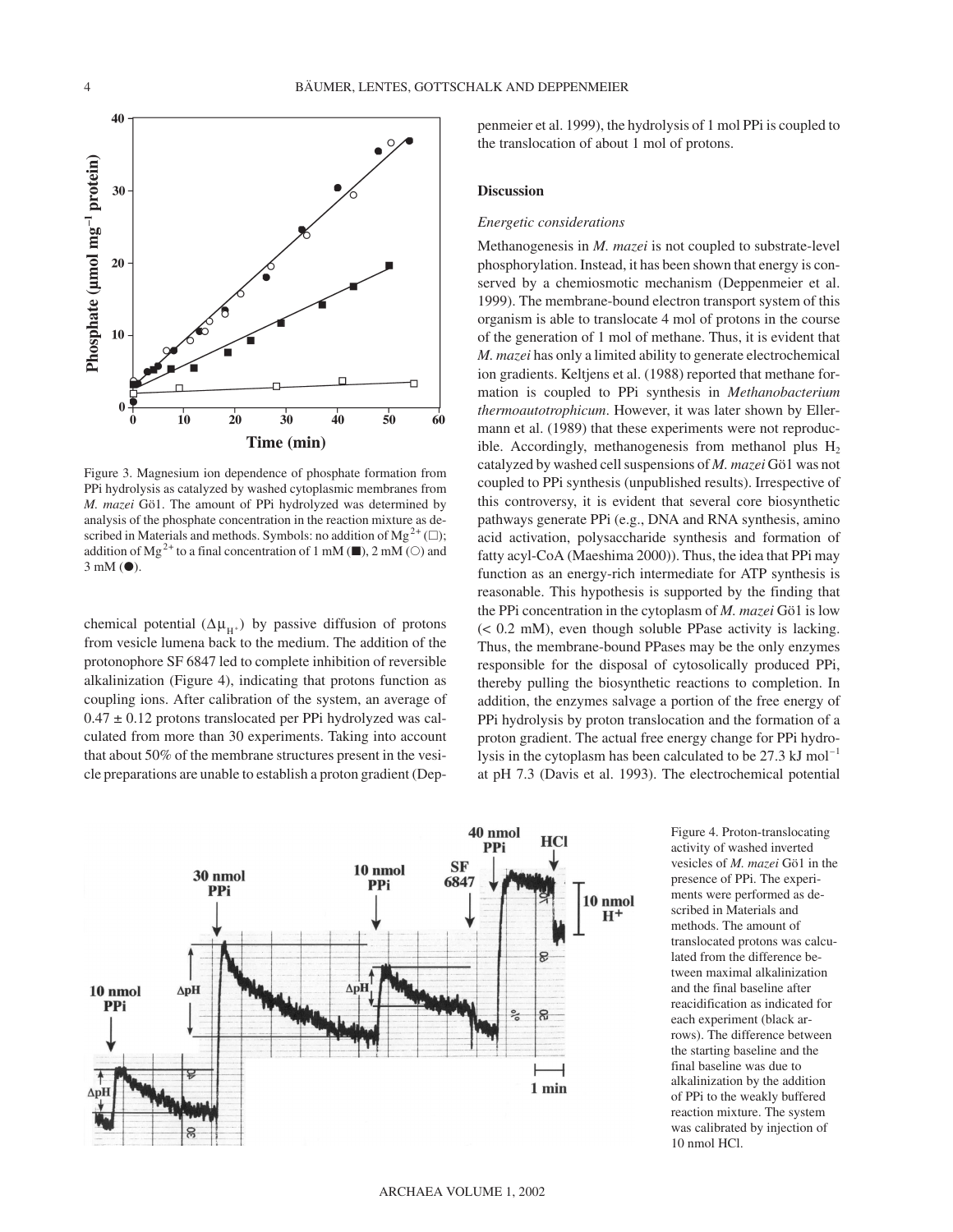that can be established by a given proton pump depends on the free energy change (∆*G*) of the driving reaction and on the number of protons transported per cycle ( $\Delta G = nF\Delta p$ , where  $n =$  number of protons,  $F =$  Faraday's constant, and  $\Delta p =$  proton motive force). It has been shown that ∆*p* of *M. mazei* is about –150 mV (Peinemann 1989). Thus, for the translocation of 1 mol of protons, a free energy change of at least 14.6 kJ is necessary. Taking the above-mentioned free energy change of  $27.3$  kJ mol<sup>-1</sup> into account, PPi hydrolysis coupled to proton transfer is still an exergonic process that can function as a driving force for biosynthetic reactions. The advantage of a membrane-integral PPase is that some of the energy is conserved in the form of a transmembrane electrochemical proton gradient, whereas soluble PPases merely dissipate all free energy thermally.

#### *Putative enzyme structure and sequence characteristics*

Sequence comparisons and computer-assisted topological and functional analyses demonstrated that the enzyme encoded by *mvp*2 belongs to the membrane-associated proton-translocating family of PPases. The gene *mvp*1 was not expressed in methanol-grown cells, but multiple alignments of the deduced amino acid sequence showed that Mvp1 also belongs to this class of enzymes. The most thoroughly investigated proton-translocating PPases are those found in the vacuolar membranes of plant cells (Maeshima 2000) and the cytoplasmic membrane of the photosynthetic bacterium *Rhodospirillum rubrum* (Baltscheffsky et al. 1998). Structural studies indicate that these enzymes are composed of only one subunit with a molecular mass of 67.5 to 80.8 kDa (Maeshima 2000). Evidence for the presence of proton-translocating PPases has also been found in several other organisms such as the thermophilic bacterium *Thermotoga maritima* (Nelson et al. 1999), the marine alga *Acetabularia mediterranea* (Ikeda et al. 1999), the parasitic protist *Trypanosoma cruzi* (Hill et al. 2000), the malaria parasite *Plasmodium falciparum* (Luo et al. 1999), the syntrophic bacterium *Syntrophus gentianae* (Schöcke and Schink 1998) and the soil bacterium *Streptomyces coelicolor* (Redenbach et al. 1996; for a review see Drozdowicz and Rea 2001). Recently, Drozdowicz et al. (1999) described a vacuolar-type membrane pyrophosphatase from the hyperthermophilic archaeon *Pyrobaculum aerophilum*, the first report of the presence of this category of pump in an archaeon. This discovery indicates that these proteins are distributed among all three domains of life, a conclusion supported by the discovery of PPase orthologs in the methanogenic archaeon *M. mazei*. Interestingly, genes encoding proton-translocating PPases are not present in the genomes of *Methanobacterium thermoautotrophicum* and *Methanococcus jannaschii* (Bult et al. 1996, Smith et al. 1997). Moreover, they are not found in the sulfate-reducing archaeon *Archaeoglobus fulgidus* (Klenk et al. 1997), a close relative of *M. mazei*.

The deduced amino acid sequences of *mvp*1 and *mvp*2 possess most of the structural features characteristic of PPases (Figure 5). Because of the evolutionary distance between methanogenic archaea and other organisms containing PPases, the evaluation of highly conserved amino acid sequences may contribute to the identification of sequence motifs likely involved in core catalysis by all V-type PPases.

Sixteen transmembrane helices were predicted for both Mvp1 and Mvp2 with the TopPredII program. Residues 656 to 676 at the C-terminus met the criterion for a transmembrane α-helix. However, as pointed out by Drozdowicz et al. (1999), this structure is unlikely because protein fusions of apo-



diction was performed with the program TopPredII. Multi-alignments for the identification of identical and functionally homologous amino acid residues were generated with the program MegAlign. Functionally homologous amino acids were defined as follows: acidic = D, E; basic = H, K, R; hydrophobic = A, F, I, L, M, P, V, W; polar = C, G, N, Q, S, T, Y. The amino acid sequence of proton-translocating PPases from the following species were compared with Mvp2: *Acetabularium mediterrana*, *Arabidopsis thaliana*, *Beta vulgaris*, *Plasmodium falciparum*, *Pyrobaculum aerophilum*, *Rhodospirillum rubrum*, *Streptomyces coelicolor*, *Thermotoga maritima* and *M. mazei* (Mvp1). Residues found in all sequences are shown in white on a black background. Functionally homologous amino acids are indicated in black on a grey background.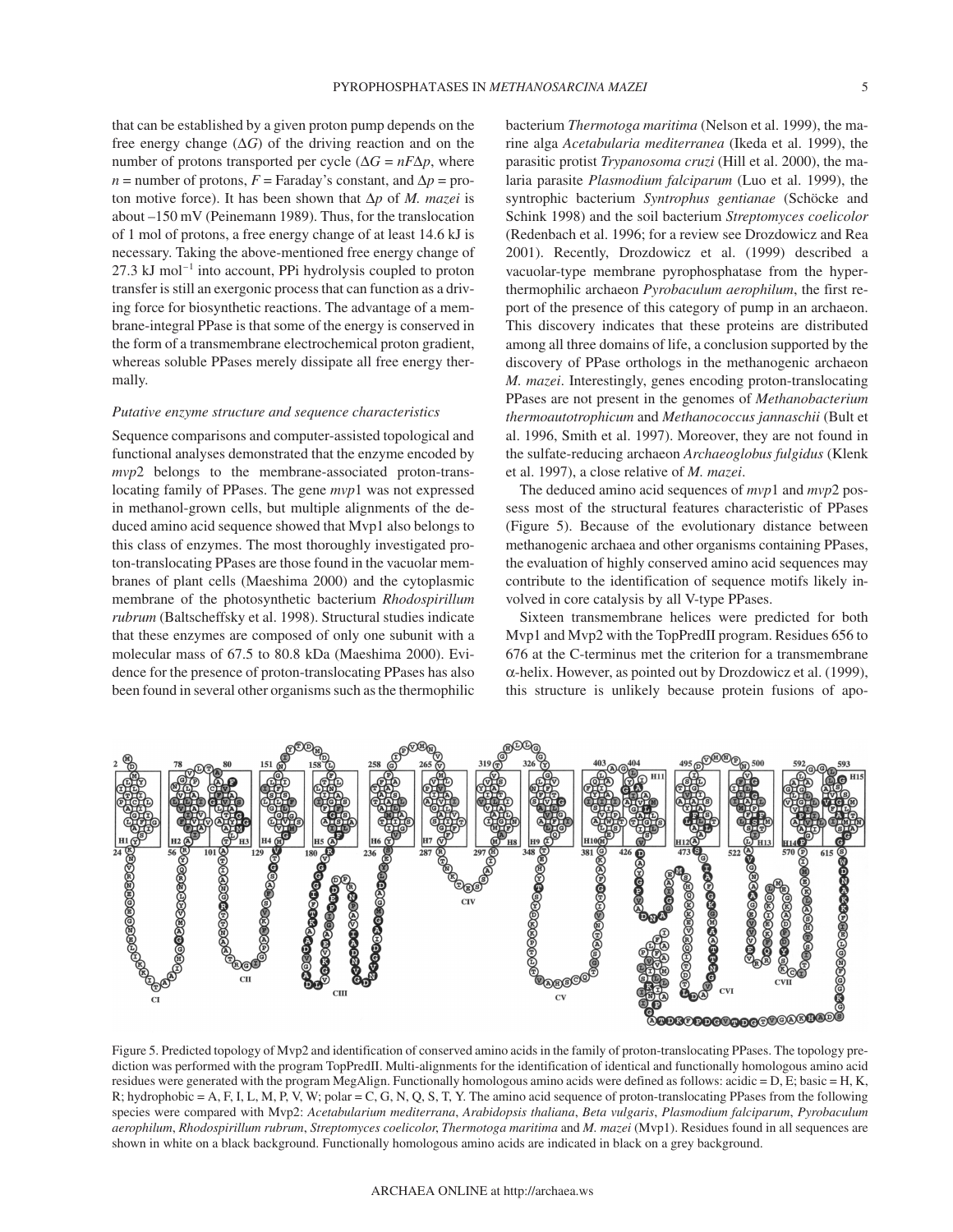aequorin and the C-terminus of the vacuolar PPase in transgenic *Arabidopsis* plants indicated that the C-terminus of the enzyme is located in the cytoplasm. Moreover, antibody binding to the C-terminus inhibited PPi hydrolysis. Therefore, it was supposed that the C-terminus is close to the catalytic site of the cytoplasmic loop III (Takasu et al. 1997). Considering the fundamental correspondence of the putative topology of Mvp1 and Mvp2 to that of other V-type PPases, a basic uniformity of secondary structure is most likely (Zhen et al. 1997). Therefore, the C-terminus of the methanogenic proteins may also form a helix-like structure in the cytoplasm. In summary, Mvp2 (Figure 5) is predicted to form 15 transmembrane spans that are connected by large cytoplasmic loops and relatively small outside loops. A multiple alignment of PPase sequences from Eukarya (*Arabidopsis*, *Beta*, *Acetabularia* and *Plasmodium*), Bacteria (*Rhodospirillum*, *Streptomyces* and *Thermotoga*) and Archaea (*Pyrobaculum*, *M. mazei* Mvp1 and Mvp2) was performed (not shown) and conserved residues are shown in white on a black background in Figure 5.

The greatest similarities between the Mvp2 sequence and the sequences of other proton-translocating PPases were detected within the hydrophilic loops III and VI with cytoplasmic orientation and the C-terminal tail, all of which are probably part of the substrate-binding and hydrolysis domain or contribute to it (Takasu et al. 1997). Moreover, there are highly conserved Gly residues in Helices 3, 4, 5, 9, 13 and 15 that could be responsible for tight localization of the corresponding helices.

Furthermore, several sequence motifs and residues assumed or demonstrated to be essential for catalysis by plant PPases are also present in the methanogenic enzymes. Comparison of all proton-translocating PPases has revealed one remarkably conserved segment (Maeshima 2000) located in the cytosolic loop III and containing the putative catalytic motif  $Dx_7KxE$ found in soluble and membrane-associated PPases (Rea et al. 1992). The sequence TKAADVGADLVGKVEA from Mvp2 corresponds to this region and exactly matches the respective segment in vacuolar PPases of land plants. Is has been proposed that this subdomain participates directly in substrate and  $Mg^{2+}$  binding (Rea et al. 1992). Mutational analysis of the proton-translocating PPase from mung bean (Maeshima 2000, Nakanishi et al. 2001) showed that the underlined charged residues are essential for enzymatic activity (D191, K199 and E201 in Mvp2; see Figure 5).

In addition, other residues may be essential for formation of the catalytic site. Substitution of E305 and D504 in the proton-translocating PPase from *Arabidopsis* (Zhen et al. 1997) resulted in loss of hydrolytic activity and proton translocation (E235 and D426 in the methanogenic enzymes). The cytoplasmic loop V of many plant proton-translocating PPases contains the span-loop interface motif TEYYTS (TEHYTS in Mvp2), which encompasses a Glu residue also implicated in coupling of PPi hydrolysis to proton translocation (Zhen et al. 1997). A carbodiimide-reactive Glu residue has been identified within the C-terminal part of the enzyme from pumpkin (Rea and Poole 1993). It was proposed that the DCCD-sensitive residue is near the  $Mg^{2+}$ -binding site. However, this amino acid is not conserved in the prokaryotic enzymes. Another DCCD-reactive site (D283) has been detected in the proton-translocating PPase from *Vigna radiata* that could be involved in the catalytic cycle (Yang et al. 1999). This residue is part of a sequence block (IADNVGDNVGD, loop CIII) that is conserved throughout all proton-translocating PPases.

In summary, it is evident that the amino acid sequences of Mvp1 and Mvp2 from the methylotrophic methanogen *M. mazei* contain all the residues believed to be essential for PPi hydrolysis and proton translocation. This finding was verified by biochemical experiments indicating that at least Mvp2 is able to catalyze the aforementioned reactions. Further experiments are aimed at determining conditions under which *mvp*1 is expressed and analyzing the function of the corresponding protein in the metabolism of *M. mazei*.

#### **Acknowledgments**

This work was supported by a grant (De 488/2-5) of the Deutsche Forschungsgemeinschaft (Bonn-Bad Godesberg), by the DFG priority program 1070 (De 488/6-1) and by a grant of the Ministry of Science and Culture of the state Lower Saxony.

#### **References**

- Abken, H.J. and U. Deppenmeier. 1997. Purification and properties of an F420H2 dehydrogenase from *Methanosarcina mazei* Gö1. FEMS Lett. 154:231–237.
- Baltscheffsky, M., S. Nadanaciva and A. Schultz. 1998. A pyrophosphate synthase gene: molecular cloning and sequencing of the cDNA encoding the inorganic pyrophosphate synthase from *Rhodospirillum rubrum*. Biochim. Biophys. Acta 1364:301–306.
- Brown, J.W., C.J. Daniels and J.N. Reeve. 1989. Gene structure, organization, and expression in archaebacteria. Crit. Rev. Microbiol. 16:287–338.
- Bult, C.J., O. White, G.J. Olsen, et al. 1996. Complete genome sequence of the methanogenic archaeon *Methanococcus jannaschii*. Science 273:1058–1073.
- Davis, J.M., R.J. Poole and D. Sanders. 1993. The computed free energy change of hydrolysis of inorganic pyrophosphate and ATP: apparent significance for inorganic-pyrophosphate-driven reactions of intermediary metabolism. Biochim. Biophys. Acta 1141: 29–36.
- Deppenmeier, U., M. Blaut, S. Lentes, C. Herzberg, and G. Gottschalk. 1995. Analysis of the *vho*GAC and *vht*GAC operons from *Methanosarcina mazei* strain Gö1, both encoding a membranebound hydrogenase and a cytochrome b. Eur. J. Biochem. 227: 261–269.
- Deppenmeier, U.,V. Müller and G. Gottschalk. 1996. Pathways of energy conservation in methanogenic Archaea. Arch. Microbiol. 165:149–163.
- Deppenmeier, U., T. Lienard and G. Gottschalk. 1999. Novel reactions involved in energy conservation by methanogenic archaea. FEBS Lett. 457:291–297.
- Drozdowicz, Y.M. and P.A. Rea. 2001. Vacuolar H<sup>+</sup> pyrophosphatases: from the evolutionary backwaters into the mainstream. Trends Plant Sci. 6:206–211.